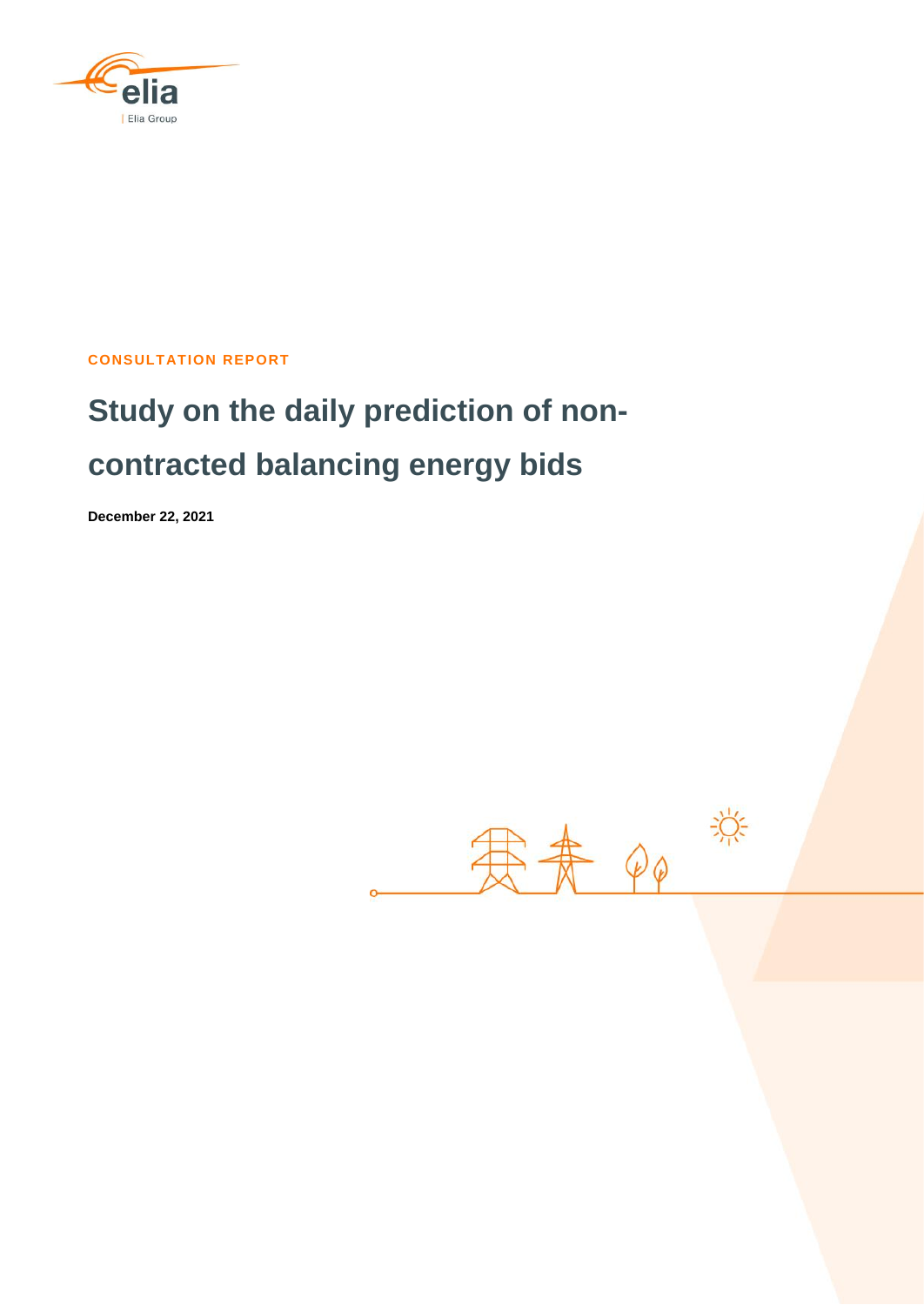## **Content**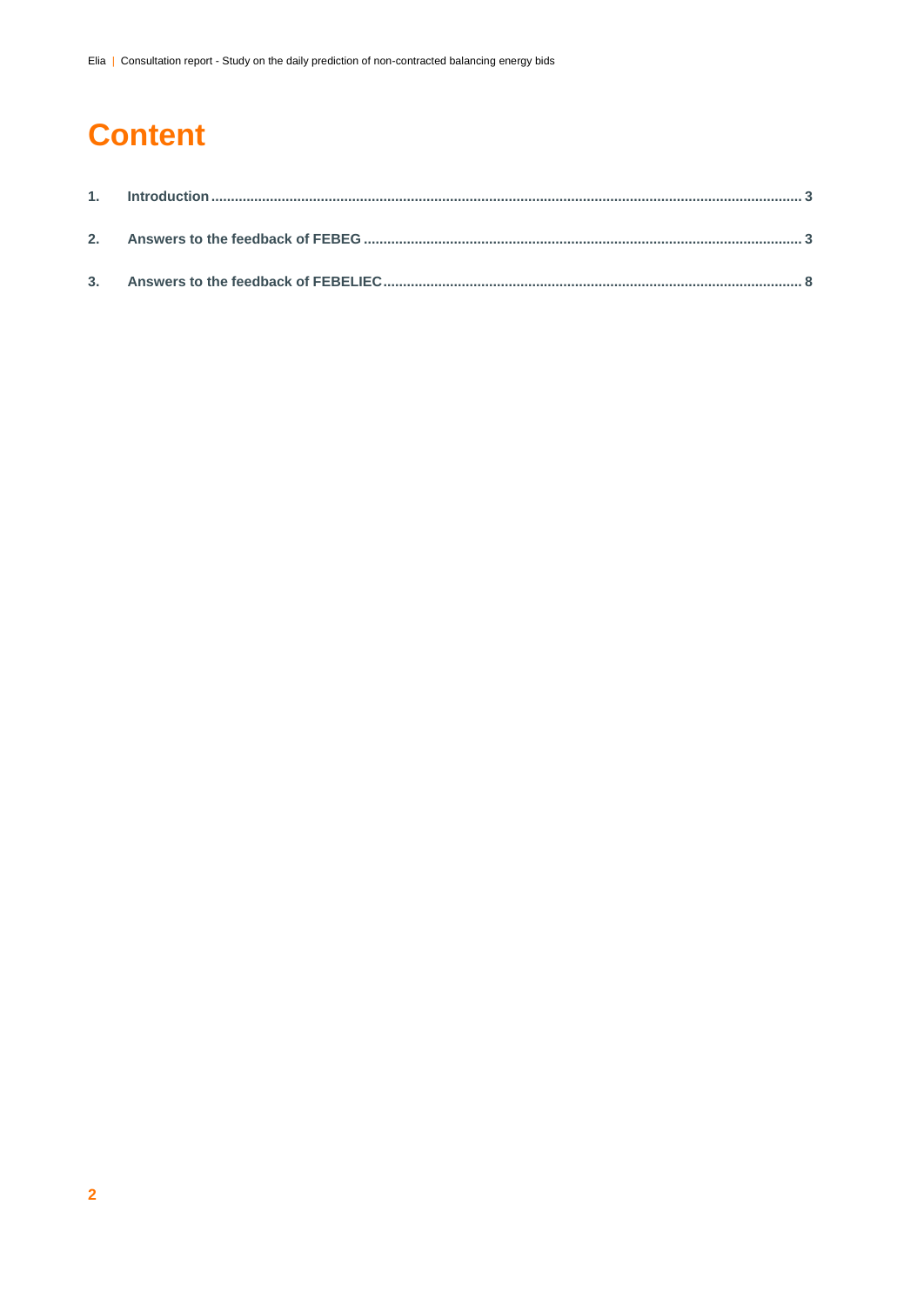## **1. Introduction**

In line with Article 228 of the Belgian Federal Grid Code, Elia determines the dimensioning rules for Frequency Restoration Reserves or 'FRR' (also referred to as aFRR and mFRR). The last years, Elia focused on the implementation of dynamic dimensioning methodologies, i.e. calculating the reserve capacity needs for the next day based on the expected system risks.

With its study on the daily prediction of the non-contracted balancing energy bids, Elia is widening the scope to the calculation of the volumes of balancing means to cover the reserve capacity needs. Up to now, these were covered by means of a 'static' calculation of the available non-contracted balancing energy bids, reserve sharing and balancing capacity. While the methodology currently in place meets all legal requirements, Elia investigates with this study the possibility to predict the available non-contracted balancing means for the next day. This could facilitate the development of a dynamic calculation of the balancing capacity of the next day, based on expected reserve capacity needs, and availability of non-contracted balancing means. The study contains:

- the detailed description of the developed prediction methods ;
- the results of the final comparative analysis based on the selected performance criteria ;
- the conclusions and an implementation roadmap.

This consultation aimed to receive any comments from market participants and stakeholders regarding the consulted document and the consultation period was set from Friday October 1 to Monday November 1, 2021. In total, Elia received two non-confidential answers from FEBEG and FEBELIEC, as well as one confidential answer.

Following this consultation, the study report will be finalized and published by Elia on December 23, 2021. All relevant information to this consultation can be found on Elia's consultation webpage (**[link](https://www.elia.be/en/public-consultation/20211001_public-consultation-on-the-daily-prediction-of-non-contracted-balancing-energy-bids)**). The consultation did not lead to fundamental changes to the methodology or the results, but did result in additional clarifications in the final report.

- a clarification on the impact of modifications of non-contracted balancing energy bids close to real-time (cf. footnote 7 in the final report) ;
- a clarification on the forecast tool used to generate the day-ahead price forecast data used for training the machine learning algorithms (cf. footnote 8 in the final report).

#### **2. Answers to the feedback of FEBEG**

 FEBEG thanks ELIA for having the opportunity to react to ELIA's public consultation on the daily prediction of non-contracted balancing energy bids<sup>1</sup>. The inputs and suggestions of FEBEG are not confidential. FEBEG welcomes the effort to strive for a better market functioning and appreciates this well-documented and balanced study that also identifies the weak points of the proposals.

-

<sup>&</sup>lt;sup>1</sup>https://www.elia.be/en/public-consultation/20211001\_public-consultation-on-the-daily-prediction-of-noncontracted-balancing-energy-bids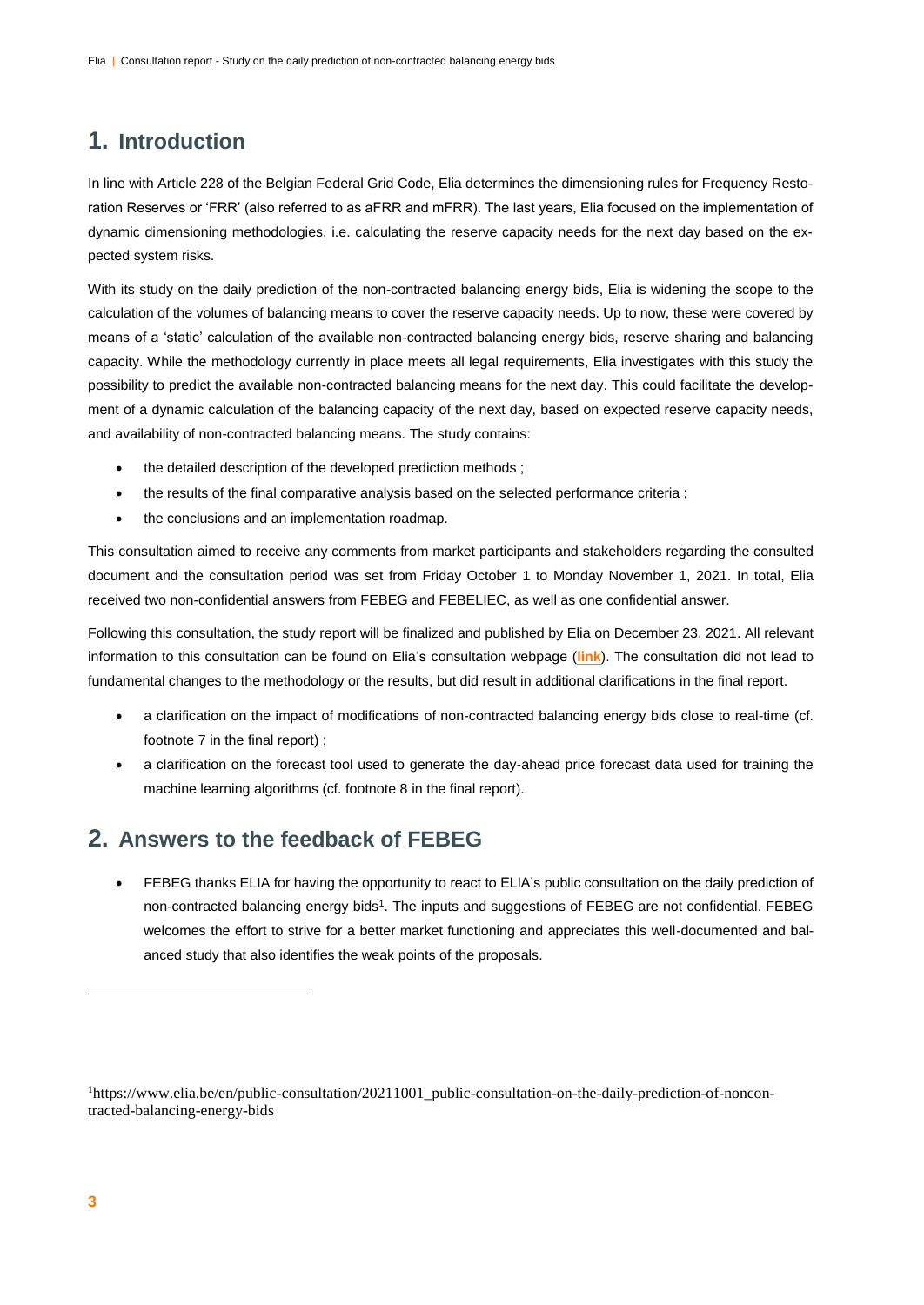Given the importance of procuring dynamically the reserves, FEBEG believes that Elia should be very careful when analyzing the results of this study and that representative data sets should be used before confirming any implementation plan. As a result, it seems a bit too optimistic and premature to already conclude at this point that non-contracted balancing energy can be predicted with sufficient accuracy. The conclusions and implementation plan of this study should be thoroughly analyzed because of the impacts it could have on the market liquidity and the overall adequacy needs<sup>2</sup>. We should avoid that units leave permanently the market as it would not only affect market liquidity but also long-term adequacy. Recent decisions on the dimensioning of FRR have shown that market liquidity lined up on the decrease of procurement.

Elia takes note of the remark and the position of FEBEG. In line with this, Elia explained in the executive summary that it proposes a follow-up study "*taking into account new system evolutions in the calculations of the potential being the explicit bidding of mFRR, the 12.5 minute full activation time for mFRR and the connection to the European balancing platforms for mFRR and aFRR. These modifications are expected to have an effect on the results, although it is currently very uncertain to which extend".* Elia also recognizes the potential impact on the market and proposes to conduct a specific follow-up study in 2022 on the procurement aspects of a dynamic allocation. "*This study will focus on the possibilities and impact of partially / intermittently reduce balancing capacity procurement on mFRR."*

On the relation with adequacy, Elia confirms that it, in contrast to this study, still takes into account the risk of mFRR balancing capacity providing units leaving the market in the assessment of the available non-contracted balancing energy bids in its 'Methodology to determine the balancing capacity in the Elia LFC block', also referred to as the 'LFC Means'. However, Elia wants to stress that this is not a justification to maintain contracting mFRR balancing capacity on the long-term. Elia wants to remind that on longer term, capacity shortages, in the energy or the balancing market, relates to adequacy discussions. Ensuring adequate revenue streams for power plants is not the objective of Elia's reserves procurement. Elia however agrees that a healthy market requires sufficient foresight and transparency. It is exactly for this reason that reserve capacity requirements are accounted in the adequacy simulations, compliant with the European guidelines (methodology for the European Resource Adequacy Assessment).

 TSO sharing is an important element in the analysis, impacting the possibility to procure more or less volumes. We believe this assessment must be done in very close cooperation with surrounding TSOs. Any events such as an incorrect wind forecast does not stop at the border of Belgium and we believe that this kind of events are often correlated within Europe. FEBEG believes that historical available TSO sharings should focus specifically on events where there was actually mFFR import needs in Belgium. Analyzing available TSO sharings when there is no need in Belgium is a lot less relevant. Further, it will not be prudent to consider the availability of the reserve sharing with other TSOs as 'firm' in the determination of the balancing capacity to be procured. These reserves

-

<sup>&</sup>lt;sup>2</sup> FEBEG also refers to the comments on ELIA's Public consultation on a modification of the methodology to determine the balancing capacity in the Elia LFC block (dd 22/10/2021)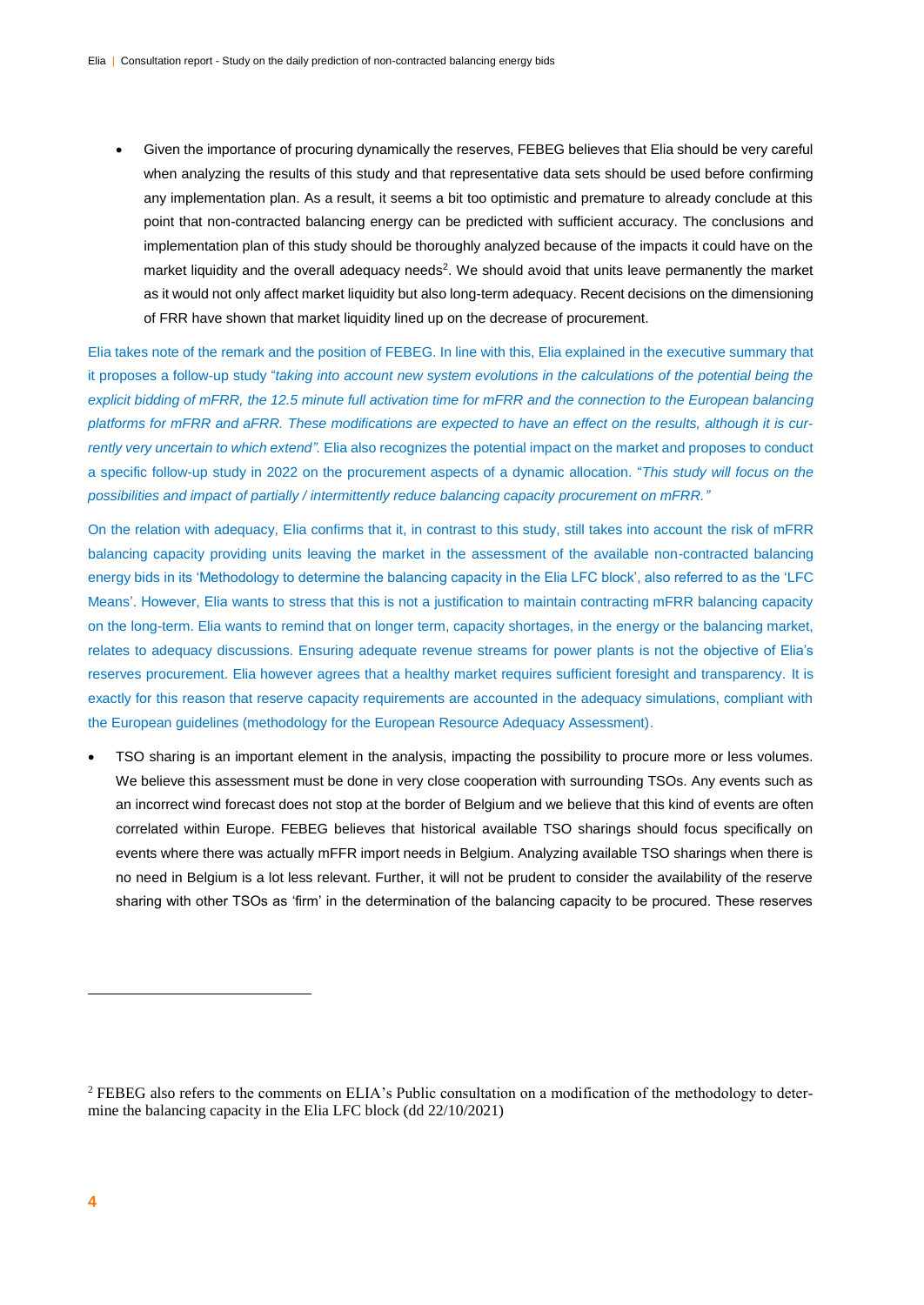are never 'guaranteed' as the availability of cross-border capacity is not ensured because it is subject to the operational availability of interconnection capacity at borders as well as network operating constraints such as congestions, while we do experience events where Belgium is cornered in the results of flow-based domain.

As explained during the last consultation on the LFC Means, Elia recognizes that he occurrence of such large-scale cross-border events is indeed a concern and is being discussed with TSOs on a regional level. Regardless of additional actions that may be taken in the future, if such events would impact the availability of transmission capacity and service availability of the reserve sharing on Elia's 4 borders simultaneously, this would be taken into account in the calculations and result in a reduction of the contribution of reserve sharing.

Elia explained during the previous consultation of the LFC means, as well as in the explanatory note of the LFC Means, how it determines the contribution of its reserve sharing agreements with its four neighboring TSOs. It is based on a probabilistic analysis on the availability of transmission capacity and the service availability (taking into account the activation of the reserve capacity by the reserve providing TSOs) which follows the legal requirements specified in Article 157 of the System Operation Guidelines. Taking into account the above-mentioned constraints, Elia observed during the last calculation of the balancing capacity requirements to dispose of this capacity during 99.0% of the time. This availability level was expected to further increase with the interconnection with Germany.

Elia disagrees that when conducting this probabilistic analysis should be based on events in which the reserve sharing is effectively activated in Belgium as it does not expect that the LFC block imbalances are very strongly correlated with those of large neighboring control zones of France, Germany and United Kingdom.

 It is important to draw conclusions by analyzing data sets that are representative. In this context, the upcoming market design changes - such as explicit bidding, complex bid characteristics, reduced full activation time, etc. resulting from the PICASSO and MARI projects - are game changers impacting liquidity offered.. Inputs are even more relevant than models according to us. If you rely on data that are not reflecting future market conditions and market design, the outputs/ results of the models will be unreliable. Therefore, it would be prudent to await the return on experience of 1-2 years of go-live of PICASSO and MARI on these evolutions before starting to investigate different methodologies and models.

As explained in an answer to a previous question, Elia recognizes this issue and therefore plans a follow-up study to incorporate these evolutions. It also explicitly mentions in the executive summary of the study that: "t*hese modifications are expected to have an effect on the results, although it is currently very uncertain to which extend. As the last of these modifications will only be implemented in the final quarter of 2022, and more than a year of data is needed to conduct meaningful analyses, this update can only be conducted the soonest in 2023 or 2024."*

 It is important to focus on studies with high enough reliability rate/ confidence interval. In particular, the error where models would forecast large amounts of offered non-contracted bids while lower amounts would be offered in reality can jeopardize grid security.

Elia explains it envisions a high reliability level of 99.0%. Nevertheless, Elia agrees that this is not the same as 'firm' or 'guaranteed'. Elia reminds that events where reserve capacity needs are not sufficiently covered by means of the available reserve means with be covered by Elia's escalation procedure, specified in Elia's LFC block operational agreement (submitted for approval to CREG on September 30, 2021).

 If Elia forecasts low amounts of non-contracted bids. It should be avoided that some players would be gaming on price capacity and/ or energy bids in an overly opportunistic way.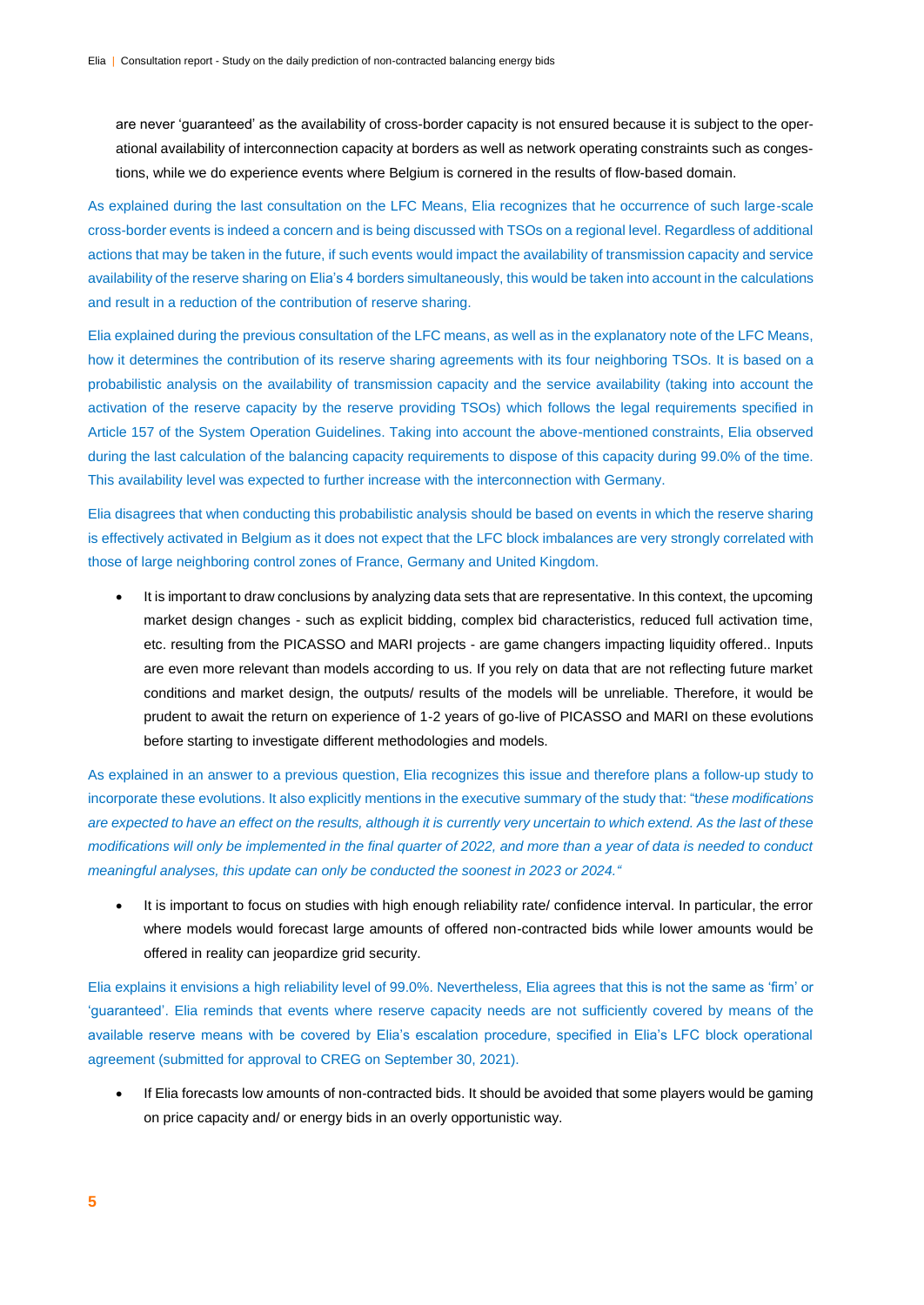Elia takes note of this point and will incorporate this in its follow-up study on the procurement aspects of a daily dynamic calculation of the required balancing capacity requirements taking into account the predicted non-contracted balancing energy bids.

 FEBEG understands that pump-hydro units are key variables in the predictions, but considering a day versus night model seems too simplistic. We are skeptical that Elia could interpret the optimization of market parties operating those units. For instance, how will Elia monitor the energy limits and how will the Scheduling Agent optimize the assets in the coming hours?

Elia recognizes the simplicity and explains this in the report (Section 2.1): *"Developing a specific model for storage is*  complex and out of scope of this study, mainly since such model would become irrelevant after the implementation of *explicit bidding in 2022. For this reason, a sensitivity analysis will be conducted on this target variable with a case where no energy constraints are accounted (assuming there is always some remaining energy for pumping or generation after day-ahead, and a case where no remaining energy is assumed."* This is also one of the reasons to conduct the proposed update of the study, i.e. after the implementation of explicit bidding for mFRR.

 Further, how can Elia forecast – in a very volatile and intermittent context - what the Scheduling Agent will be doing with these units the day after (Elia assessment is done in D-1 before 7 am). How does Elia treat the outage rates of the different units participating to non-contracted bids? How does Elia include congestion risks, meaning risks that a unit might be prevented to deliver reserve?

The methodology predicts the available flexibility based on historic observations of the available non-contracted balancing energy bids up to real-time. This therefore includes the withdrawal of bids and volumes between the day-ahead and the real-time. Nevertheless, unexpected power plant outages and congestions events may happen too infrequently to be captured by the algorithms when using a 99.0% reliability level. Elia reminds again that Elia has proposed the implementation of exceptional balancing measures (i.e. the escalation procedure) in cases the reserve needs would exceed the availability of the required balancing means.

 The current mFRR implicit bidding very likely overestimates the volumes that will be offered in explicit bidding (cfr. Complexity to represent BSP portfolio's with bid characteristics and bid firmness)

Elia refers to its previous answers explaining it will need to re-confirm the results after the implementation of the explicit bidding in a follow-up study.

• The combination of three methods (one sophisticated method with two less sophisticated) is not sufficiently justified in this study. The choice of the model based on a qualitative selection seems very simplistic and random as an approach. Elia should instead take the necessary time to analyze and focus on one of the models providing the high performance and reliability regardless of the level of complexity. It should be noted that the model that will be implemented to predict the non-contracted means must guarantee the highest possible accuracy to not jeopardize the security of the grid.

Elia followed best practices for the implementation of machine learning methods. It is not common practice to investigate every algorithm type, as this would be time consuming and inefficient approach. Therefore, as elaborated in the study, a first selection of algorithms expected to show the largest performance has been made based on an analysis by the machine learning experts of N-SIDE, after which there performance is quantitatively assessed and compared. If FEBEG can justify the need to test a particular method, Elia will consider this in the foreseen follow-up study when disposing of the latest data, capturing the foreseen market evolution. Elia also wants to mention that further calibration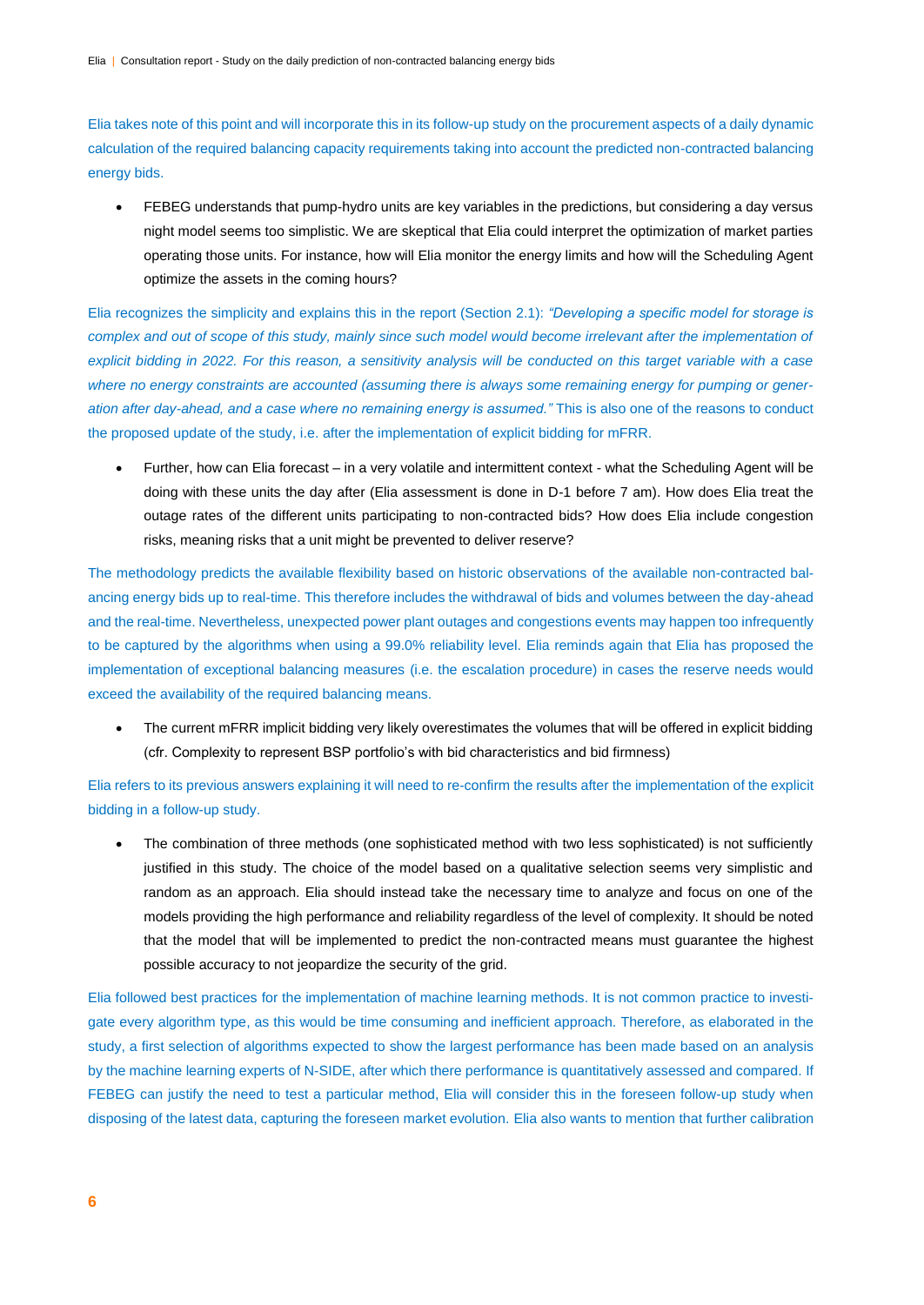of the existing algorithms in a later stage (during the proposed follow-up study or during implementation) might further improve the results.

 FEBEG can also confirm the observations that there is no potential for predicting the available non-contracted aFRR balancing means due to the limited availability of significant volumes as well as the limited data set of one year, and that no further analyses seemed useful at this point. As mentioned by Elia in this study, the large part of non-contracted aFRR means are provided with remaining capacity on CCGT, which mean that without balancing capacity procurement, the non-contracted balancing energy bids would neither be available. On the other hand, FEBEG can understand the current approach to not procure downward mFRR balancing capacity as long as observed non-contracted balancing means continue to cover the downward mFRR reserve capacity needs.

#### Elia takes note of these remarks.

• In this context, FEBEG would also like to remind its comment put forward in the consultation of the LFC means. FEBEG believes that there is a potential mismatch or inconsistency between on one hand the discussion in the context of offshore integration (in which BRPs are increasingly being asked to balance their portfolio and have the means to do so) and on the other hand the use of non-contractual flexibility to cover Elia's reserve requirements. The same issue exists in the MARI/PICASSO design in which BRP/BSP cannot change their explicit bids 20-25minutes before real time (which could be interpreted as the TSO having priority on this flexibility). If the same non-contracted means are to cover the BRP's needs and the TSO's needs, it must be avoided unambiguously that this leads to a double use, where in the end the BRP will be penalized.

Elia clarifies that the new design for mFRR / aFRR products allows market parties to :

- Submit and modify their bids up to 25 minutes (gate closure) before the start of the delivery period ;
- Decrease the volume of their bids after gate closure and up to real-time (for mFRR, without guarantee that the bid will not be selected by the platform) or 5 minutes before the start of the delivery period (for aFRR) if it can be demonstrated that these volumes are effectively used in the portfolio of the market party.

Elia foresees monitor the availability at gate closure and real-time. If the machine algorithms to predict non-contracted balancing energy bids are trained based on this real-time availability, this should give a correct representation of the available non-contracted balancing energy bids for Elia. This clarification is integrated in the final report (Footnote 7 - Section 2.1).

 FEBEG is of the opinion that it is too early to propose an implementation planning at this stage given the lack of reliable and representative data necessary to carry out a conclusive study. Therefore FEBEG considers that a second round of study is necessary – using reliable data sets post go-live of MARI & PICASSO– to elaborate a final implementation plan. Relying on current data can only give provisional directions but cannot conduct to definitive conclusions

Elia refers to previous answers given and thinks the opinion aligns well with the roadmap proposed in the study.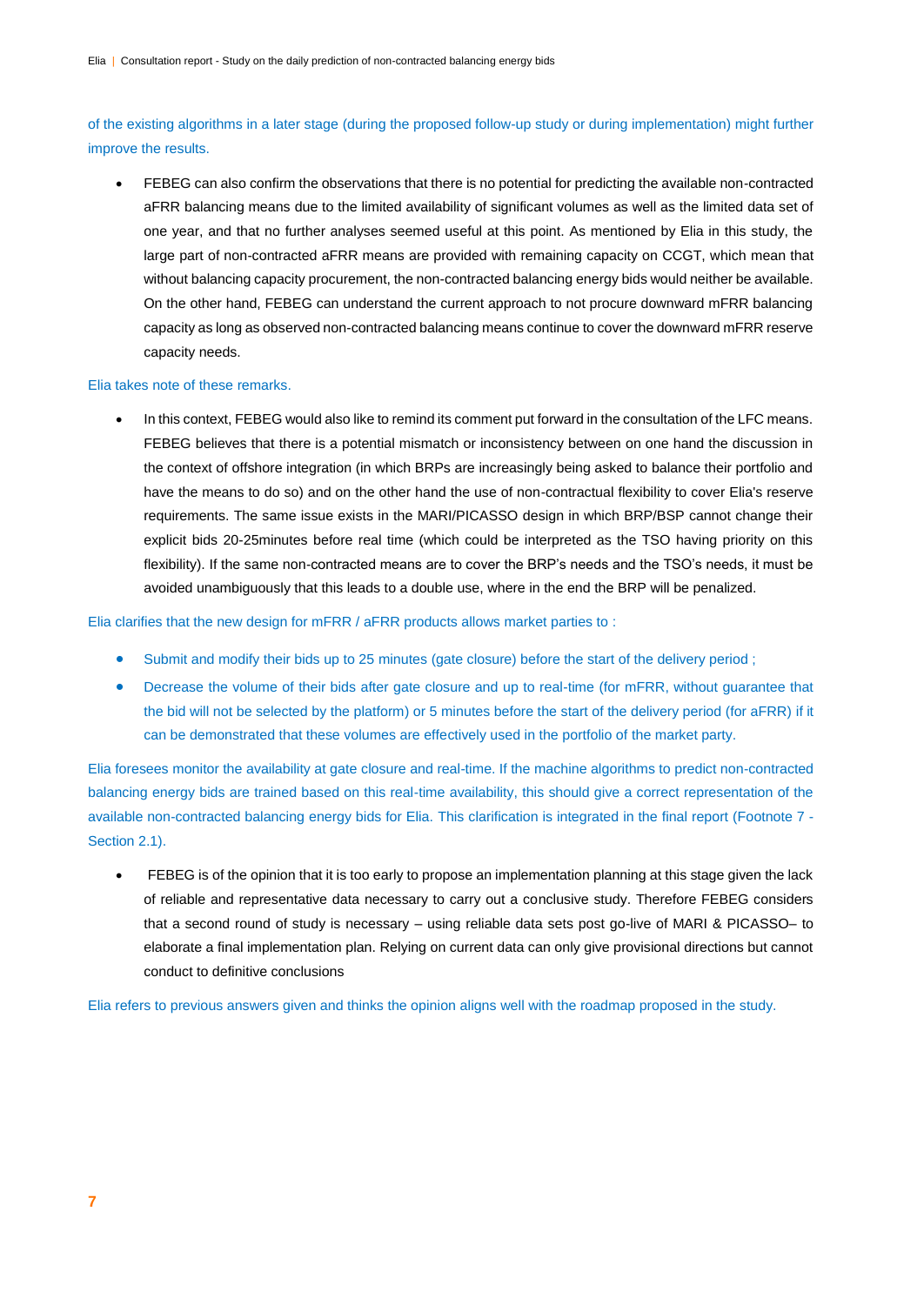### **3. Answers to the feedback of FEBELIEC**

 Febeliec would like to thank Elia for this consultation on the study on the daily prediction of non-contracted balancing energy bids. Febeliec finds the topic of contracted balancing capacity reserves very important, as the costs for this capacity reservation are paid for by consumers<sup>3</sup>. As such, any analysis looking into the possibility to reduce (or even abolish) balancing capacity reservation is interesting, insofar of course system security remains guaranteed. This study, which looks into the predictability of available non-contracted balancing energy bids for the next day in order to facilitate a dynamic calculation of the balancing means is in this framework a very relevant component. While Febeliec and its members are no experts in machine learning methodologies, and as such cannot give any additional advice on this specific topic and its components in the analysis, some conclusions of the report are interesting and lead to some general comments. Febeliec for example supports the conclusion that no downward mFRR balancing capacity needs to be procured, as is currently already the case and which the study substantiates further.

#### Elia takes note of Febeliec's support for investigating the predictability of non-contracted balancing energy bids.

 Concerning the upward mFRR balancing capacity, Febeliec still wonders whether the results could not also be interpreted that at least for certain periods/days no such capacity would need to be contracted, as the data shows that currently already for at least 14% of the time volumes of over 1GW can be found. While Febeliec understands that this might require further analysis, Febeliec insists that such analysis is conducted and the situation monitored as this share could become larger in the future and in any case savings on the related capacity reservation costs could have a non-negligible impact on consumer invoices.

Elia confirms this interpretation and refers to the implementation roadmap in the report in which it proposes to investigate the market implications of a 'partial' / 'intermittent' procurement in 2022.

 For aFRR, Febeliec understands that based on the (limited) dataset, no conclusion could yet be drawn, but insists that this exercise is conducted again once a sufficiently large dataset is available, as also in aFRR potentially very large future cost efficiencies could be realized. In any case, the study at hand provides the methodological foundation for such analysis and as such future analyses should become less time-consuming as they can build further on the already gained experience.

Elia takes not of this remark and refers to the implementation roadmap in the report in which it proposes to conduct this update in one of the proposed follow-up studies.

-

 $3$  Febeliec also wants to reiterate its position that it considers that (at least part of) these costs should be directly assigned to the BRPs, in order to give them a stronger investment signal in new flexible capacity (or contracting it, which gives an investment signal to other actors) and allow BRPs with better balanced portfolios to benefit from their better performance compared to BRPs who perform less well, in order to give them a positive competitive edge and also alleviate the costs for their consumers, which are now equivalently invoiced for balancing capacity reservation, even if their BRP is not necessarily equally responsible for the need for such capacity reservation.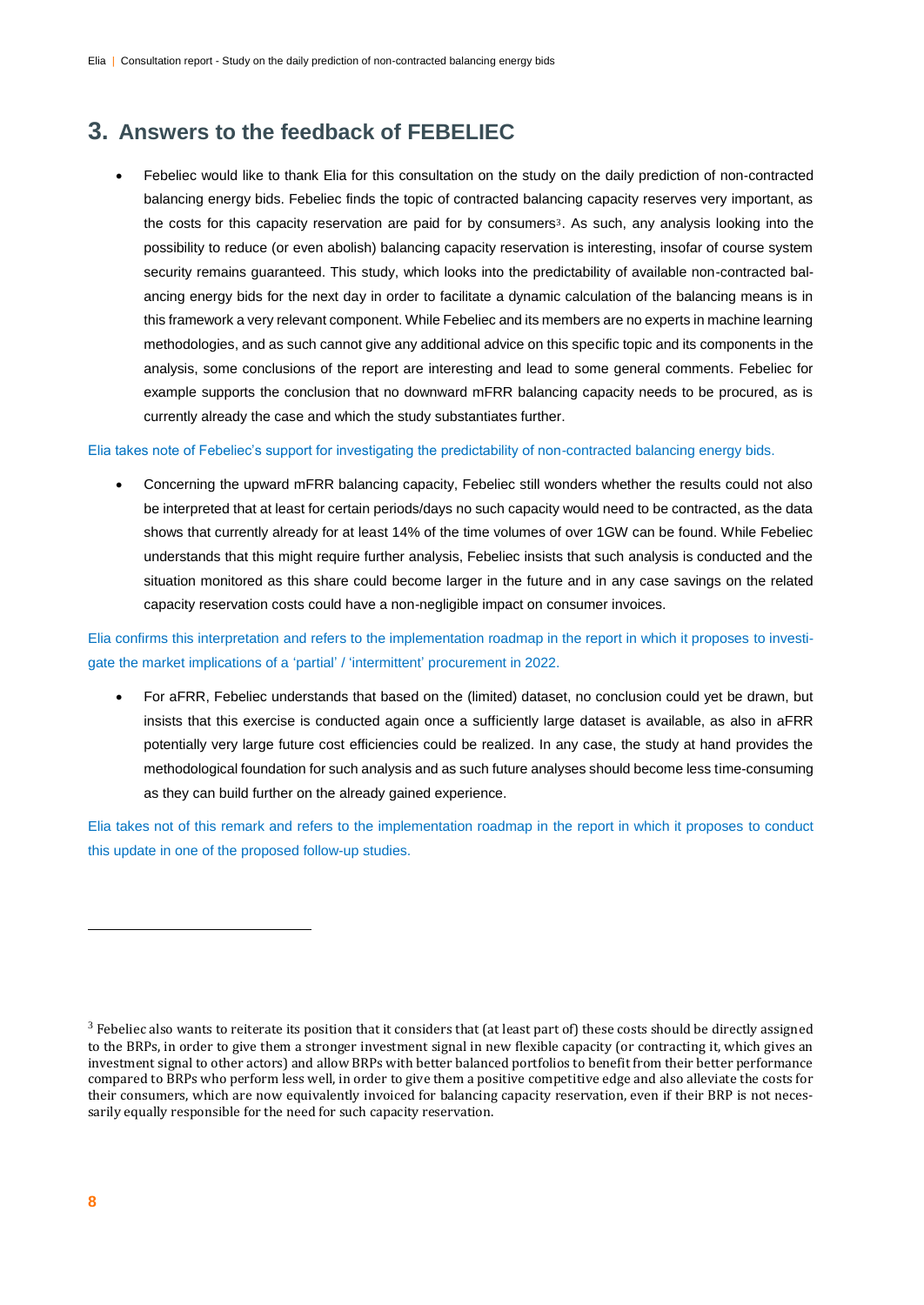Febeliec learned from the study that, at least in theory, replacing contracted with non-contracted capacity should not have a negative effect on the operation availability of non-contracted capacity delivered, which is already a significant conclusion on its own.

Elia confirms this conclusion, which follows the observations on the current bidding behavior of generating, storage and demand-side management units.

 In general, Febeliec would also like to point out that it is important to clean and filter datasets, in order to avoid that specific events, related to specific periods, conditions or balancing changes not (or no longer) relevant for the analysis continue to have an impact on the outcome. The same applies clearly also for future changes, not in the least the introduction of the PICASSO and MARI platforms in the Belgian bidding zone.

Elia takes note of the remark. Although it recognizes the possibility to filter data for the machine learning data (as for instance proposed as a possible solution if the day-ahead balancing obligation would be rolled back), this solutions should be approached with utmost caution and only be considered as a 'last resort'. The main advantage of using complex machine learning algorithms proposed in this study is to capture relations, which cannot be easily captured in a 'manual' way and we should be careful to not deteriorate the forecast accuracy by 'manual' interventions in the historic data. Furthermore, it is important to have sufficient large dataset and one should be careful to exclude too much data.

Elia also wants to explain that it is not straightforward to integrate the impact of future evolutions in machine learning approaches which are based on learning from historical observations. Capturing future evolutions would require simulation / extrapolation approaches, and in the case of the EU balancing platforms, this would require a view on the liquidity which is expected to be observed on the platforms, which is currently not the case.

 However, Febeliec regrets that Elia postpones any meaningful conclusions or next steps towards 2023-2024 (and thus implementation even further in the future) because of in particular the introduction of the European platforms (as well as some other changes). While Febeliec understands that these platforms will have an impact, Febeliec wants to point out that nonetheless Elia will continue with other design changes, such as the phase-out of mFRR Flex, and does not consider the impact of the switch to the European platforms to have a significant negative impact on the liquidity of the Belgian system and as such there should also be no negative impact on the scope of this study. Or alternatively, if such negative impact were to be expected, some choices made by Elia which could impact liquidity, a.o. the phase-out of mFRR Flex, could be questionable<sup>4</sup>. Moreover, Febeliec wants to point out that in the recent years, the design of the balancing products has encountered continuous bigger and smaller changes and as such delaying any meaningful conclusions on the prediction of non-contracted balancing means and the impact on contracting of capacity reservation until a few years in the future seems not only long but also wishful thinking as *ceteris paribus* will clearly not apply in the (near)

 $\overline{a}$ 

<sup>&</sup>lt;sup>4</sup> Febeliec refers here also to answers on other consultations on this topic, in particular the recent consultation on the proposal of Elia to phase-out mFRR Flex.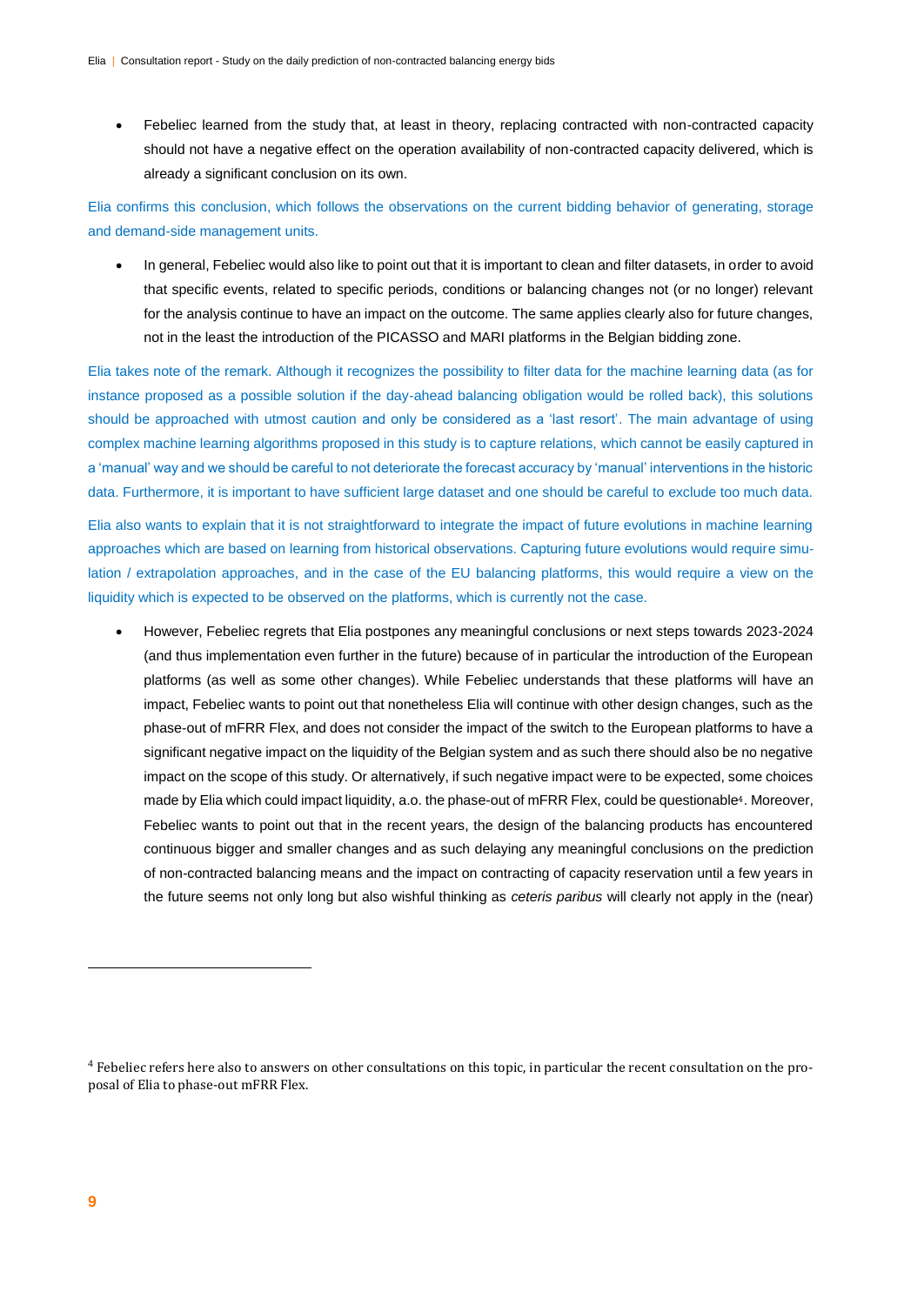future for balancing products, if ever. Febeliec asks Elia thus to be more ambitious on this point as well as to be more coherent and consistent in its choices in the balancing timeframe.

Elia does not agree with the justifications given by FEBELIEC to pursue an earlier implementation. While the connection to the platforms MARI and PICASSO are indeed expected to increase liquidity, the implementation of explicit bidding and 12.5 minute FAT is rather expected to reduce the availability. In addition, the expected impact of all evolutions together, is expected to be too large to be handled by the algorithms. Indeed, the machine learning methodologies, trained on historic data will be trained on observations which are likely not very representative anymore which may result in inaccurate forecasts.

The analogy with the phase out with mFRR flex is not clear as this study concerns non-contracted balancing energy bids while for mFRR flex, it concerns the availability of balancing capacity bids which are expected to be sufficient to remain sufficient to cover the balancing capacity requirements determined with Elia's 'LFC Means'. Elia refers to the answers given in the consultation on the phase out of the mFRR Flex product, in parallel with this consultation.

Elia also wants to stress that the nature of the expected evolutions (explicit bidding, reduction of the full activation time and the implementation of the EU balancing platforms) may cause a rather large effect on the results obtained in this study (due to the disruptive effect on the historic observations). Future product design modifications related to the balancing capacity are likely to be more incremental with less effect on the results, or at least a better view on the expected effect on the results, which allows easier extrapolations.

 In general, Febeliec would also like to better understand for Elia intends to forecast the day-ahead market price. Elia mentions this will be done base on a forecast tool available at N-SIDE, but to Febeliec's knowledge such tool and its outcome have not been presented or discussed with the market parties. As the forecast of the day-ahead market price could have an important impact on the outcome of this study and thus on the costs for consumers (as they pay for the balancing capacity reservation), Febeliec would like to have a better view on this tool and the way its inputs are used, as it is to be avoided that the TSO through its sourcing (based on tools and price forecasts) would start to impact market price formation also in other markets than the balancing market and as such would either create self-fulfilling prophecies or undermine its own results.

Time series day-ahead price forecasts are used as an input feature of the algorithms studied to capture the relation between the schedules of price-sensitive assets and the remaining flexibility, which can be offered as non-contracted balancing energy bids. Historic price forecast time series are used from an existing price forecast tool as the development of such price forecasts is outside the scope of this study. On request of Febeliec, further explanations on the price forecast tool is added in the report (Footnote 8 - Section 2.2.4) :

"*The day-ahead price forecast data is provided in the framework of this study based on the results of N-SIDE's commercialized price forecast method which uses a random forest machine learning algorithm. The following features are*  known at the moment of prediction (in this case before the balancing capacity gate closure) and are used as input of *the forecast:*

- *Time (day, week, month and trigonometric transformations)*
- *Day-ahead price in the previous reference day/week*
- *Temperature and wind speed forecasts*
- *Load, wind and solar forecasts (and transformation to the residual load forecast)*